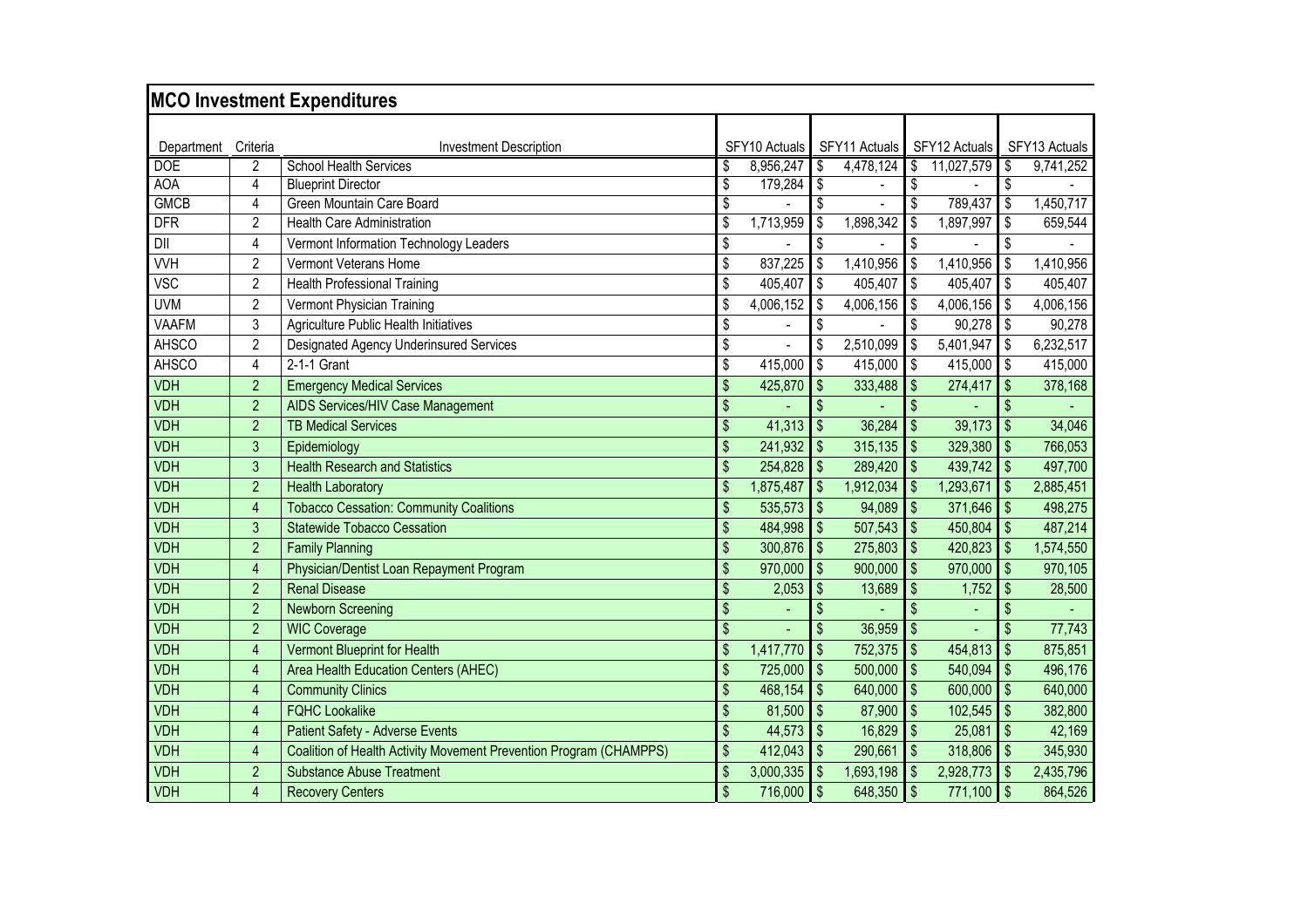| Department  | Criteria       | <b>Investment Description</b>                          |                          | SFY10 Actuals  |                          | SFY11 Actuals | SFY12 Actuals                        |                           | SFY13 Actuals |
|-------------|----------------|--------------------------------------------------------|--------------------------|----------------|--------------------------|---------------|--------------------------------------|---------------------------|---------------|
| <b>VDH</b>  | $\overline{2}$ | Immunization                                           | \$                       |                | \$                       |               | $\mathfrak{s}$<br>23,903             | $\boldsymbol{\mathsf{S}}$ | 457,757       |
| <b>VDH</b>  | $\overline{2}$ | <b>DMH Investment Cost in CAP</b>                      | \$                       |                | $\overline{\mathcal{S}}$ | 752           | $\mathsf{\$}$<br>140                 | $\sqrt[6]{\frac{1}{2}}$   |               |
| <b>VDH</b>  | $\overline{4}$ | <b>Poison Control</b>                                  | \$                       | 176,340        | \$                       | 115,710       | $\mathsf{\$}$<br>213,150             | \$                        | 152,250       |
| <b>VDH</b>  | 4              | <b>Challenges for Change: VDH</b>                      | \$                       |                | \$                       |               | \$<br>309,645                        | \$                        | 353,625       |
| <b>VDH</b>  | 3              | <b>Fluoride Treatment</b>                              | \$                       | ÷,             | \$                       |               | \$<br>43,483                         | $\boldsymbol{\mathsf{S}}$ | 75,081        |
| <b>VDH</b>  | 4              | <b>CHIP Vaccines</b>                                   | $\overline{\$}$          |                | $\overline{\mathbf{S}}$  |               | \$<br>196,868                        | $\sqrt[6]{\frac{1}{2}}$   | 482,454       |
| <b>VDH</b>  | $\overline{4}$ | Healthy Homes and Lead Poisoning Prevention Program    | \$                       |                | \$                       |               | $\mathfrak{s}$                       | \$                        | 101,127       |
| <b>DMH</b>  | $\overline{2}$ | <b>Special Payments for Treatment Plan Services</b>    | \$                       | 149,068        | \$                       | 134,791       | $\mathfrak{s}$<br>132,021            | \$                        | 180,773       |
| <b>DMH</b>  | $\overline{2}$ | <b>MH Outpatient Services for Adults</b>               | \$                       | 864,815        | \$                       | 522,595       | $\mathfrak{s}$<br>974,854            | \$                        | 1,454,379     |
| <b>DMH</b>  | $\overline{2}$ | <b>Mental Health Elder Care</b>                        | \$                       |                | \$                       |               | \$                                   | \$                        |               |
| <b>DMH</b>  | $\overline{4}$ | <b>Mental Health Consumer Support Programs</b>         | \$                       | 802,579        | \$                       | 582,397       | \$<br>67,285                         | \$                        | 1,649,340     |
| <b>DMH</b>  | $\overline{2}$ | <b>Mental Health CRT Community Support Services</b>    | \$                       |                | \$                       | 1,935,344     | $\mathfrak{S}$<br>1,886,140          | \$                        | 6,047,450     |
| <b>DMH</b>  | $\overline{2}$ | <b>Mental Health Children's Community Services</b>     | \$                       | 2,569,759      | $\sqrt{3}$               | 1,775,120     | $\mathsf{\$}$<br>2,785,090           | \$                        | 3,088,773     |
| <b>DMH</b>  | $\overline{2}$ | <b>Emergency Mental Health for Children and Adults</b> | \$                       | 1,797,605      | \$                       | 2,309,810     | $\mathbf{\hat{s}}$<br>4,395,885      | \$                        | 8,719,824     |
| <b>DMH</b>  | $\overline{c}$ | Respite Services for Youth with SED and their Families | \$                       | 516,677        | \$                       | 543,635       | $\sqrt[6]{\frac{1}{2}}$<br>541,707   | \$                        | 823,819       |
| <b>DMH</b>  | $\overline{2}$ | <b>CRT Staff Secure Transportation</b>                 | \$                       |                | \$                       |               | $\mathfrak{s}$                       | \$                        |               |
| <b>DMH</b>  | $\overline{2}$ | <b>Recovery Housing</b>                                | \$                       | 332,635        | \$                       | 512,307       | \$<br>562,921                        | \$                        | 874,194       |
| <b>DMH</b>  | $\overline{2}$ | Transportation - Children in Involuntary Care          | \$                       |                | \$                       |               | \$                                   | $\boldsymbol{\mathsf{S}}$ |               |
| <b>DMH</b>  | $\overline{2}$ | <b>Vermont State Hospital Records</b>                  | \$                       | 19,590         | \$                       |               | \$                                   | \$                        |               |
| <b>DMH</b>  | $\overline{4}$ | <b>Challenges for Change: DMH</b>                      | \$                       |                | \$                       | 229,512       | \$<br>945,051                        | \$                        | 819,069       |
| <b>DMH</b>  | $\overline{2}$ | Seriously Functionally Impaired: DMH                   | \$                       | $\overline{a}$ | \$                       | 68,713        | \$<br>160,560                        | \$                        | 1,151,615     |
| <b>DMH</b>  | $\overline{2}$ | <b>Acute Psychiatric Inpatient Services</b>            | \$                       |                | \$                       |               | \$<br>12,603,067                     | $\boldsymbol{\mathsf{S}}$ | 5,268,556     |
| <b>DMH</b>  | $\overline{2}$ | <b>Institution for Mental Disease Services: DMH</b>    | \$                       |                | \$                       |               | \$                                   | \$                        | 10,443,654    |
| <b>DVHA</b> | $\overline{4}$ | Vermont Information Technology Leaders/HIT/HIE/HCR     | \$                       | 339,500        | \$                       | 646,220       | $\sqrt[6]{\frac{1}{2}}$<br>1,425,017 | \$                        | 1,517,044     |
| <b>DVHA</b> | 4              | Vermont Blueprint for Health                           | \$                       |                | \$                       | 2,616,211     | $\sqrt[6]{\frac{1}{2}}$<br>1,841,690 | \$                        | 2,002,798     |
| <b>DVHA</b> | $\overline{1}$ | Buy-In                                                 | \$                       | 200,868        | \$                       | 50,605        | $\sqrt[6]{\frac{1}{2}}$<br>24,000    | $\sqrt[6]{\frac{1}{2}}$   | 17,878        |
| <b>DVHA</b> | $\overline{1}$ | <b>Vscript Expanded</b>                                | \$                       |                | \$                       |               | $\mathfrak{s}$                       | \$                        |               |
| <b>DVHA</b> | $\overline{1}$ | <b>HIV Drug Coverage</b>                               | \$                       | 38,904         | \$                       | 39,176        | $\mathfrak{s}$<br>37,452             | $\boldsymbol{\mathsf{S}}$ | 39,881        |
| <b>DVHA</b> | $\mathbf 1$    | <b>Civil Union</b>                                     | \$                       | 627,976        | \$                       | 999,084       | \$<br>1,215,109                      | \$                        | 1,112,119     |
| <b>DVHA</b> | $\overline{1}$ | Vpharm                                                 | $\overline{\mathcal{S}}$ | 210,796        | \$                       |               | \$                                   | $\boldsymbol{\mathsf{S}}$ |               |
| <b>DVHA</b> | $\overline{4}$ | <b>Hospital Safety Net Services</b>                    | \$                       |                | \$                       |               | \$                                   | \$                        |               |
| <b>DVHA</b> | $\overline{2}$ | <b>Patient Safety Net Services</b>                     | \$                       | $\overline{a}$ | \$                       | 36,112        | \$<br>73,487                         | \$                        | 2,394         |
| <b>DVHA</b> | $\overline{2}$ | Institution for Mental Disease Services: DVHA          | \$                       |                | \$                       |               | \$                                   | \$                        | 6,214,805     |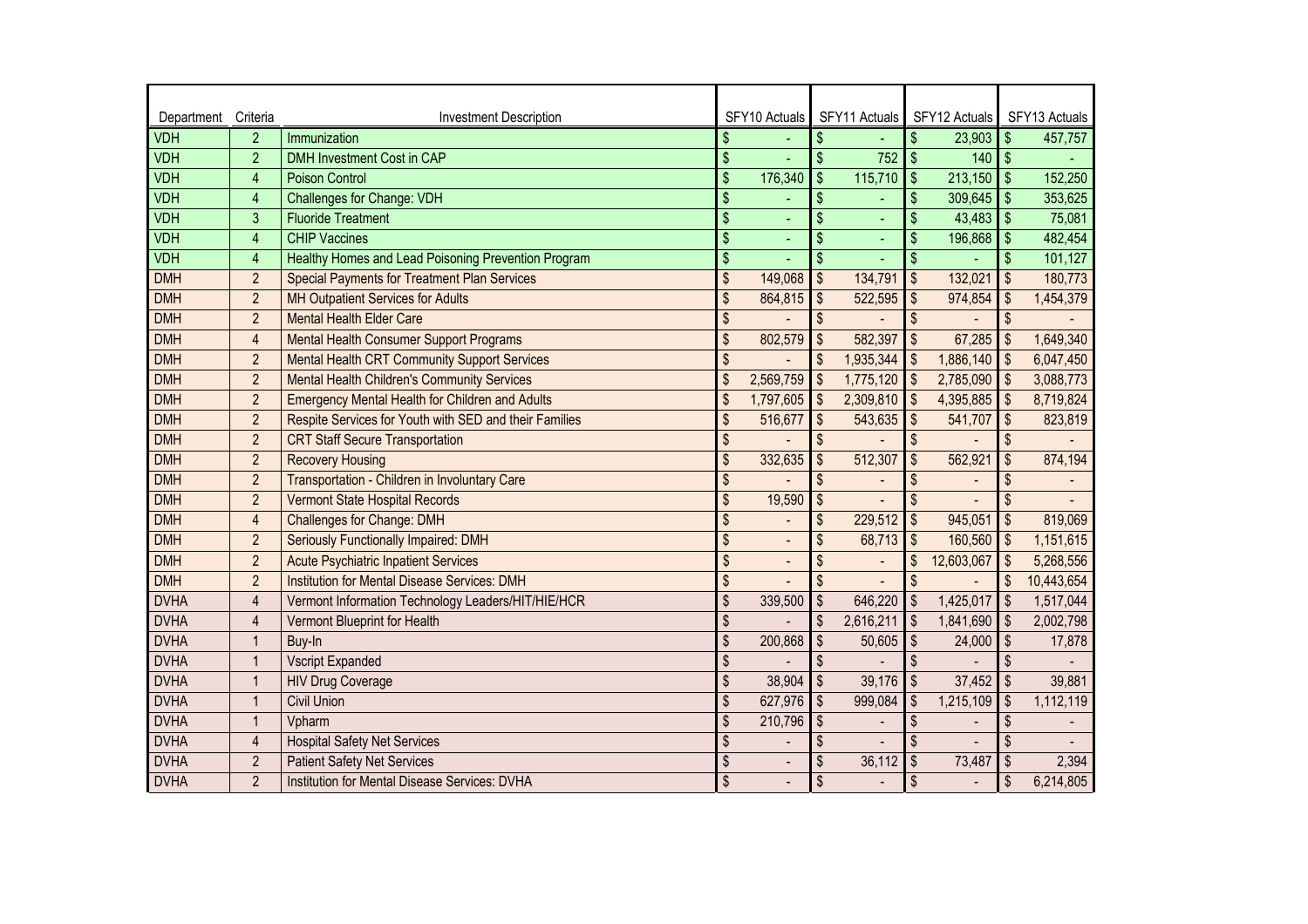| Department   | Criteria       | <b>Investment Description</b>                                   |                          | SFY10 Actuals            |                              | SFY11 Actuals | SFY12 Actuals                          |                | SFY13 Actuals |
|--------------|----------------|-----------------------------------------------------------------|--------------------------|--------------------------|------------------------------|---------------|----------------------------------------|----------------|---------------|
| <b>DVHA</b>  | $\overline{2}$ | <b>Family Supports</b>                                          | \$                       |                          | \$                           |               | $\sqrt[6]{\frac{1}{2}}$                | \$             | 4,015,491     |
| <b>DCF</b>   | $\sqrt{2}$     | Family Infant Toddler Program                                   | \$                       | 81,086                   | $\overline{\mathcal{S}}$     | 624           | $\sqrt[6]{\frac{1}{2}}$                | \$             |               |
| <b>DCF</b>   | $\overline{2}$ | <b>Medical Services</b>                                         | \$                       | 45,216                   | $\sqrt[6]{\frac{1}{2}}$      | 64,496        | $\sqrt[6]{\frac{1}{2}}$<br>47,720      | \$             | 37,164        |
| <b>DCF</b>   | $\sqrt{2}$     | Residential Care for Youth/Substitute Care                      | \$                       | 8,033,068                | \$                           | 7,853,100     | \$<br>9,629,269                        | \$             | 10,131,790    |
| <b>DCF</b>   | $\overline{2}$ | AABD Admin                                                      | \$                       |                          | \$                           |               | \$                                     | \$             |               |
| <b>DCF</b>   | $\overline{2}$ | <b>AABD</b>                                                     | $\overline{\mathbf{S}}$  |                          | \$                           |               | \$                                     | \$             |               |
| <b>DCF</b>   | $\overline{2}$ | Aid to the Aged, Blind and Disabled CCL Level III               | \$                       | 2,827,617                | \$                           | 2,661,246     | $\boldsymbol{\mathsf{S}}$<br>2,563,226 | \$             | 2,621,786     |
| <b>DCF</b>   | $\sqrt{2}$     | Aid to the Aged, Blind and Disabled Res Care Level III          | \$                       | 137,356                  | $\sqrt[6]{\frac{1}{2}}$      | 136,466       | $\sqrt[6]{\frac{1}{2}}$<br>137,833     | \$             | 124,731       |
| <b>DCF</b>   | $\overline{2}$ | Aid to the Aged, Blind and Disabled Res Care Level IV           | \$                       | 299,488                  | $\sqrt[6]{\frac{1}{2}}$      | 265,812       | $\sqrt{2}$<br>273,662                  | \$             | 269,121       |
| <b>DCF</b>   | $\overline{2}$ | <b>Essential Person Program</b>                                 | \$                       | 485,536                  | $\frac{1}{2}$                | 736,479       | $\sqrt[6]{\frac{1}{2}}$<br>775,278     | \$             | 783,860       |
| <b>DCF</b>   | $\overline{2}$ | <b>GA Medical Expenses</b>                                      | \$                       | 583,080                  | $\frac{1}{2}$                | 492,079       | $\sqrt[6]{\frac{1}{2}}$<br>352,451     | \$             | 275,187       |
| <b>DCF</b>   | $\overline{2}$ | <b>CUPS/Early Childhood Mental Health</b>                       | \$                       | 166,429                  | \$                           | 112,619       | $\boldsymbol{\mathsf{S}}$<br>165,016   | \$             | 45,491        |
| <b>DCF</b>   | $\overline{2}$ | VCRHYP/Vermont Coalition for Runaway and Homeless Youth Program | \$                       |                          | \$                           |               | \$                                     | \$             |               |
| <b>DCF</b>   | $\overline{2}$ | HBKF/Healthy Babies, Kids & Families                            | $\overline{\mathbf{S}}$  |                          | \$                           |               | \$                                     |                |               |
| <b>DCF</b>   | $\overline{1}$ | <b>Catamount Administrative Services</b>                        | \$                       |                          | \$                           |               | \$                                     | \$             |               |
| <b>DCF</b>   | $\overline{2}$ | Children's Integrated Services Early Intervention               |                          |                          |                              |               |                                        |                |               |
| <b>DCF</b>   | $\overline{2}$ | Therapeutic Child Care                                          | \$                       | 577,259                  | $\boldsymbol{\hat{\varphi}}$ | 570,493       | \$<br>596,406                          | \$             | 557,599       |
| <b>DCF</b>   | $\overline{2}$ | Lund Home                                                       | $\overline{\$}$          | 175,378                  | $\overline{\mathbf{S}}$      | 196,159       | $\sqrt{2}$<br>354,528                  | $\mathfrak{S}$ | 181,243       |
| <b>DCF</b>   | $\overline{2}$ | <b>GA Community Action</b>                                      | \$                       |                          | \$                           | 199,762       | $\sqrt[6]{\frac{1}{2}}$<br>338,275     | \$             | 420,359       |
| <b>DCF</b>   | 3              | Prevent Child Abuse Vermont: Shaken Baby                        | \$                       |                          | \$                           | 44,119        | $\sqrt[6]{\frac{1}{2}}$<br>74,250      | \$             | 86,969        |
| <b>DCF</b>   | 3              | Prevent Child Abuse Vermont: Nurturing Parent                   | \$                       | $\overline{\phantom{a}}$ | \$                           |               | $\boldsymbol{\mathsf{S}}$<br>107,184   | \$             | 186,916       |
| <b>DCF</b>   | $\overline{4}$ | Challenges for Change: DCF                                      | $\overline{\mathbf{S}}$  |                          | \$                           | 50,622        | $\boldsymbol{\mathsf{S}}$<br>196,378   | $\mathfrak{S}$ | 197,426       |
| <b>DCF</b>   | $\overline{2}$ | <b>Strengthening Families</b>                                   | \$                       | $\overline{\phantom{a}}$ | \$                           |               | \$<br>465,343                          | \$             | 429,154       |
| <b>DCF</b>   | $\overline{2}$ | Lamoille Valley Community Justice Project                       | \$                       | $\overline{\phantom{a}}$ | \$                           | L.            | \$<br>162,000                          | \$             | 216,000       |
| <b>DCF</b>   | $\sqrt{3}$     | <b>Building Bright Futures</b>                                  | \$                       | $\overline{a}$           | \$                           | ÷.            | $\sqrt[6]{\frac{1}{2}}$                | \$             | 398,201       |
| <b>DDAIL</b> | $\overline{2}$ | Elder Coping with MMA                                           | \$                       |                          | \$                           |               | \$                                     | \$             |               |
| <b>DDAIL</b> | $\overline{2}$ | Mobility Training/Other Svcs.-Elderly Visually Impaired         | \$                       | 245,000                  | \$                           | 245,000       | \$<br>245,000                          | \$             | 245,000       |
| <b>DDAIL</b> | $\sqrt{2}$     | DS Special Payments for Medical Services                        | \$                       | 469,770                  | \$                           | 757,070       | $\sqrt[6]{\frac{1}{2}}$<br>1,498,083   | \$             | 1,299,613     |
| <b>DDAIL</b> | $\overline{2}$ | Flexible Family/Respite Funding                                 | \$                       | 1,114,898                | \$                           | 1,103,748     | $\sqrt[6]{\frac{1}{2}}$<br>1,103,749   | \$             | 1,088,889     |
| <b>DDAIL</b> | $\overline{4}$ | Quality Review of Home Health Agencies                          | $\overline{\mathcal{S}}$ | 90,227                   | \$                           | 103,598       | $\sqrt{2}$<br>128,399                  | \$             | 84,139        |
| <b>DDAIL</b> | $\overline{4}$ | Support and Services at Home (SASH)                             | \$                       |                          | \$                           |               | \$<br>773,192                          | \$             | 773,192       |
| <b>DDAIL</b> | $\overline{4}$ | HomeSharing                                                     | \$                       | $\overline{a}$           | \$                           | ÷,            | \$                                     | \$             | 310,000       |
| <b>DDAIL</b> | $\overline{4}$ | Self-Neglect Initiative                                         | \$                       |                          | \$                           |               | $\sqrt[6]{\frac{1}{2}}$                | \$             | 150,000       |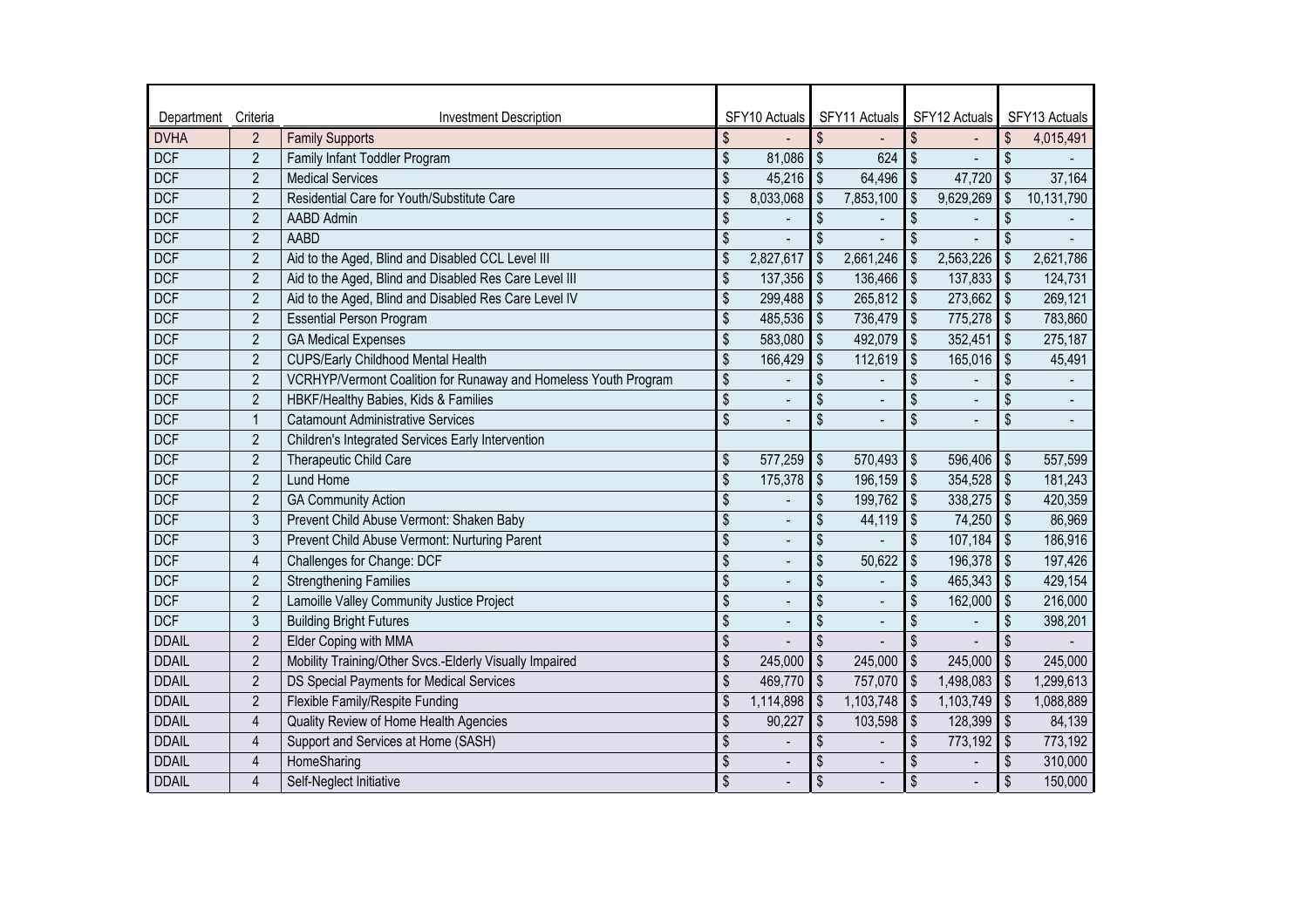| Department   | Criteria       | <b>Investment Description</b>            |    | SFY10 Actuals  | SFY11 Actuals            |    | SFY12 Actuals | SFY13 Actuals |
|--------------|----------------|------------------------------------------|----|----------------|--------------------------|----|---------------|---------------|
| <b>DDAIL</b> | 2              | Seriously Functionally Impaired: DAIL    |    |                |                          |    |               | ,270,247      |
| <b>DOC</b>   | $\overline{2}$ | Intensive Substance Abuse Program (ISAP) | S  | 591,004        | \$<br>591,000            |    | $458,485$ \$  | 400,910       |
| <b>DOC</b>   | $\overline{2}$ | Intensive Sexual Abuse Program           |    | 68,350         | $70,002$ \$              |    | 60,585        | 69,311        |
| <b>DOC</b>   | $\overline{2}$ | Intensive Domestic Violence Program      | S  | 173,938        | \$<br>174,000 \$         |    | 164,218       | 86,814        |
| <b>DOC</b>   | $\overline{2}$ | Women's Health Program (Tapestry)        |    |                |                          |    |               |               |
| <b>DOC</b>   | $\overline{2}$ | <b>Community Rehabilitative Care</b>     |    | 2,190,924      | \$<br>2,221,448          |    | 2,242,871     | 2,500,085     |
| <b>DOC</b>   | $\overline{2}$ | <b>Return House</b>                      |    |                |                          |    |               | 399,999       |
| <b>DOC</b>   | $\overline{2}$ | Northern Lights                          |    | 40,000         | 40,000                   |    |               | 393,750       |
| <b>DOC</b>   | 4              | Challenges for Change: DOC               |    |                |                          |    | 687,166       | 524,594       |
| <b>DOC</b>   | 4              | Northeast Kingdom Community Action       |    | $\overline{a}$ |                          |    |               | 548,825       |
| <b>DOC</b>   | $\overline{2}$ | Pathways to Housing                      |    | $\overline{a}$ | $\overline{\phantom{0}}$ |    | -             | 802,488       |
|              |                |                                          | \$ | 55,554,314     | 56,275,877               | Ŝ. | 89,836,470    | 123,669,882   |

Last Updated: August 27, 2014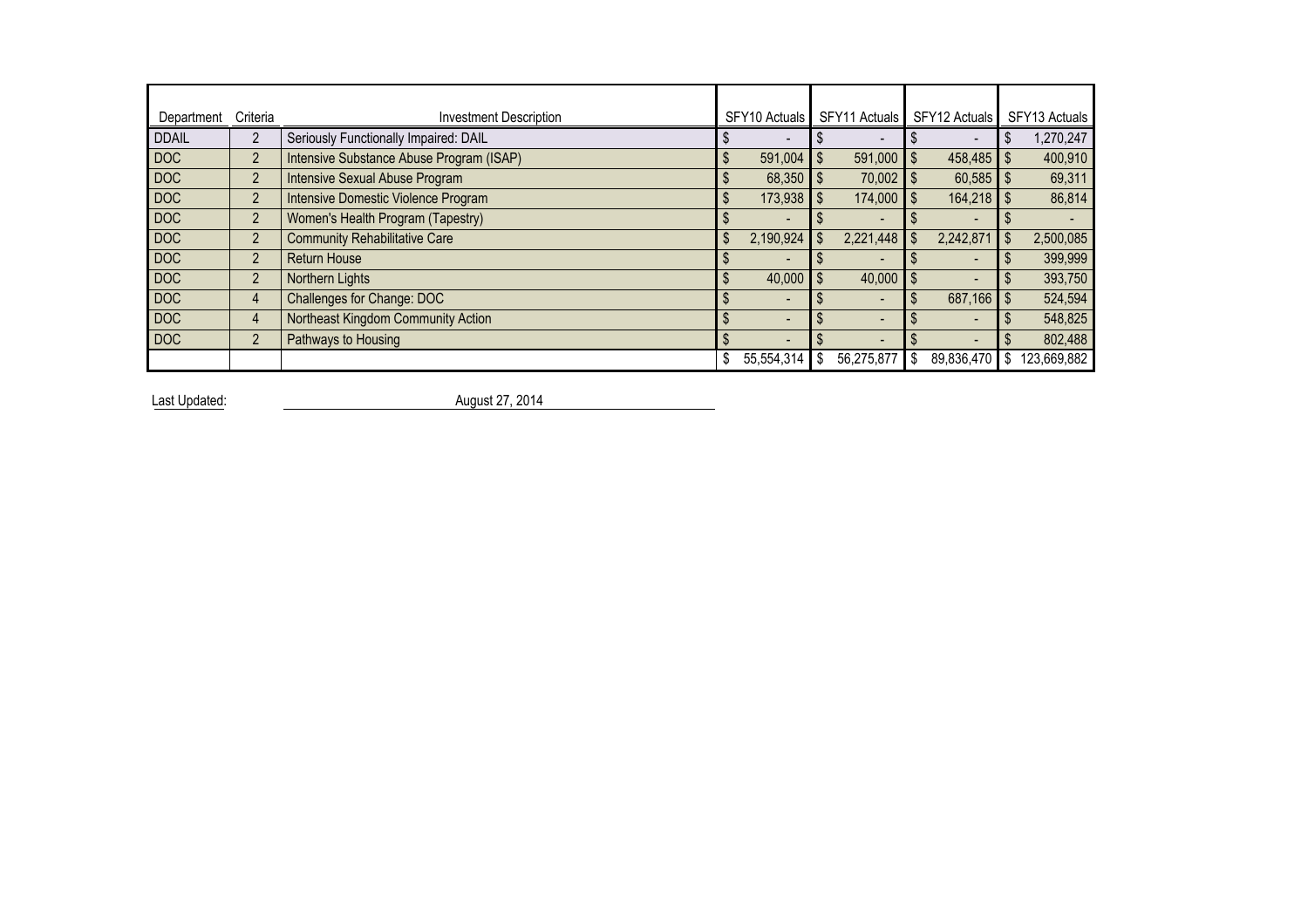| (Preliminary)       |
|---------------------|
| SFY14 Actuals       |
| \$<br>10,454,116    |
| \$                  |
| \$<br>2,360,462     |
| \$<br>165,946       |
| \$                  |
| \$<br>410,986       |
| \$<br>405,407       |
| \$<br>4,006,156     |
| \$<br>90,278        |
| \$<br>7,184,084     |
| \$<br>499,792       |
| \$<br>498,338       |
|                     |
| \$<br>59,872        |
| \$<br>623,363       |
| \$<br>576,920       |
| \$<br>2,494,516     |
| \$<br>632,848       |
| \$<br>1,073,244     |
| \$<br>1<br>,556,025 |
| \$<br>,040,000<br>1 |
| \$<br>3,375         |
| \$                  |
| \$<br>317,775       |
| \$<br>713,216       |
| \$<br>547,500       |
| \$<br>688,000       |
| \$<br>160,200       |
| \$<br>38,731        |
| \$<br>326,184       |
| \$<br>2,363,671     |
| \$<br>,009,176<br>1 |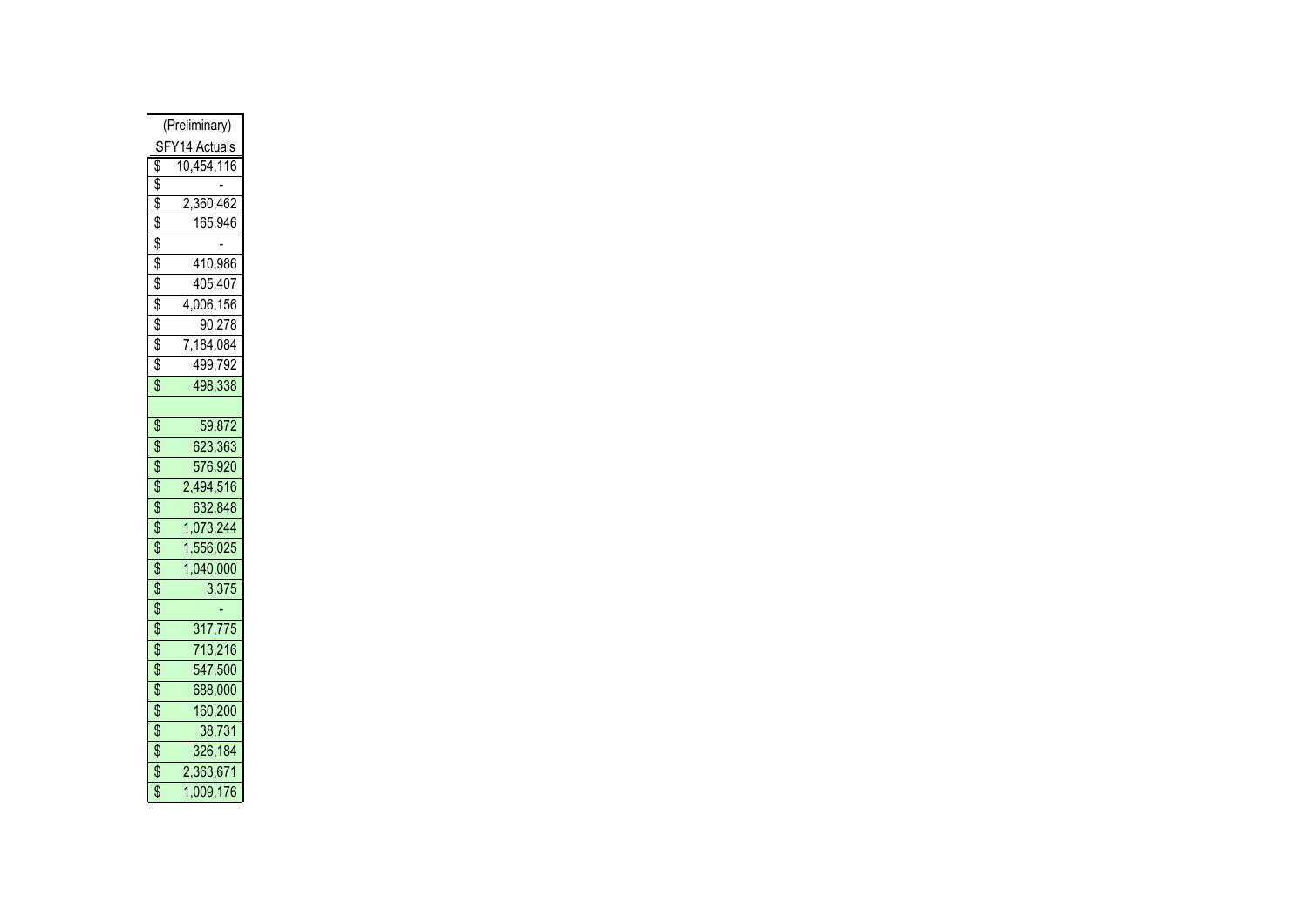| (Preliminary)    |
|------------------|
| SFY14 Actuals    |
| \$<br>165,770    |
| \$               |
| \$<br>152,433    |
| \$<br>288,691    |
| \$<br>59,362     |
| \$<br>707,788    |
| \$<br>479,936    |
| \$<br>168,492    |
| \$<br>2,661,510  |
| \$               |
| \$<br>2,178,825  |
| \$<br>11,331,235 |
| \$<br>3,377,546  |
| \$<br>6,662,850  |
| \$<br>749,943    |
| \$               |
| \$<br>985,098    |
| \$               |
| \$               |
| \$               |
| \$<br>721,727    |
| \$<br>3,011,307  |
| \$<br>7,194,964  |
| \$<br>1,549,214  |
| \$<br>2,490,206  |
| \$<br>17,728     |
| \$               |
| \$<br>26,540     |
| \$<br>760,819    |
| \$               |
| \$               |
| \$<br>363,489    |
| \$<br>6,948,129  |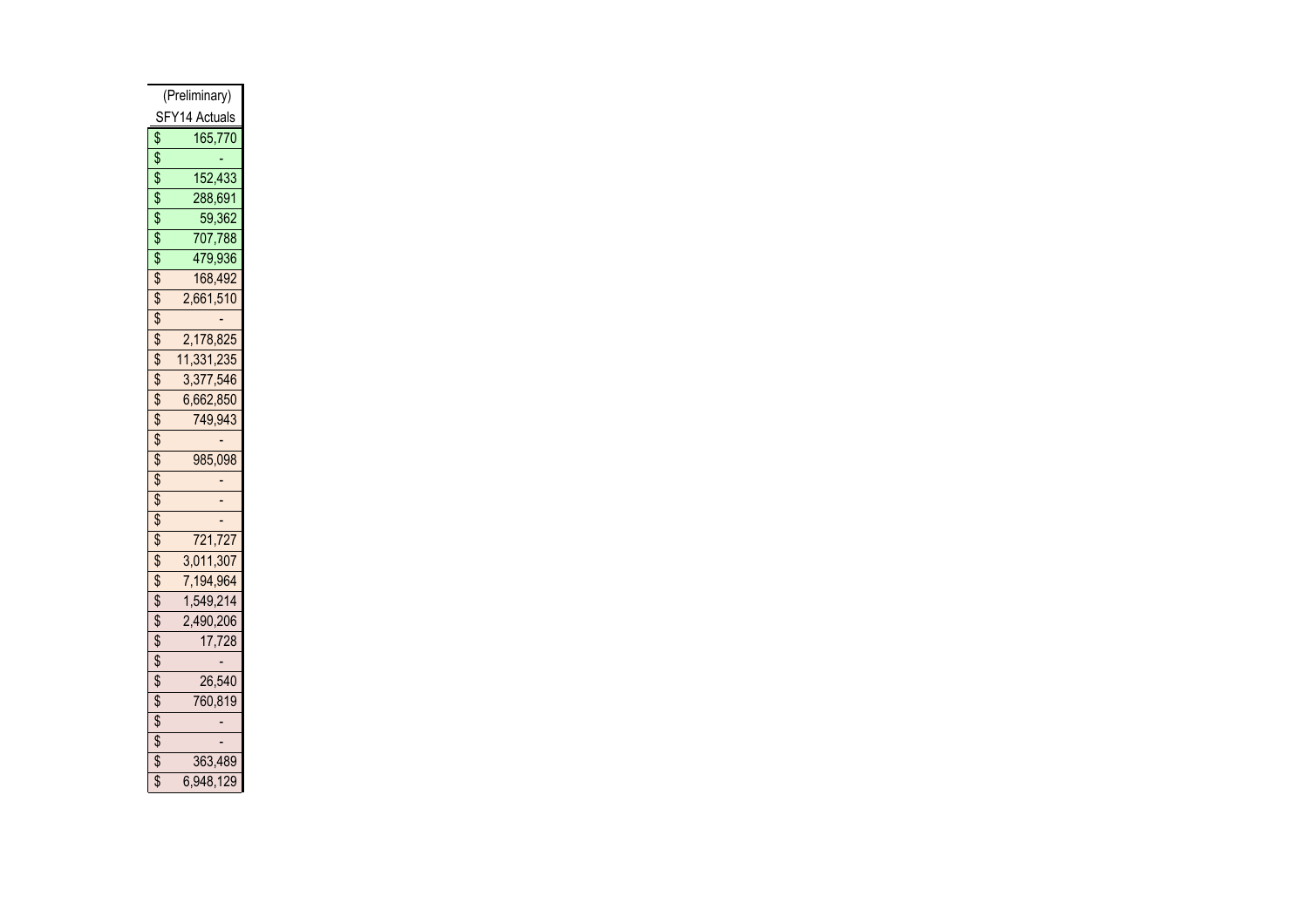| (Preliminary) |              |
|---------------|--------------|
| SFY14 Actuals |              |
| \$            | 3,723,521    |
| \$            |              |
| \$            | 33,514       |
| \$            | 11, 137, 225 |
| \$            |              |
| \$            |              |
| \$            | 2,611,499    |
| \$            | 89,159       |
| \$            | 183,025      |
| \$            | 801,658      |
| \$            | 253,939      |
| \$            |              |
| \$            |              |
| \$            |              |
| \$            |              |
| \$            | 200,484      |
| \$            | 543,196      |
| \$            | 237,387      |
| \$            | 25,181       |
| \$            | 111,094      |
| \$            | 54,231       |
| \$            | 207,286      |
| \$            | 399,841      |
| \$            | 402,685      |
| \$            | 594,070      |
| \$            |              |
| \$            | 245,000      |
| \$            | 1,277,148    |
| \$            | 2,868,218    |
| \$            | 51,697       |
| \$            | 1,013,671    |
| \$            | 317,312      |
| \$            | 200,000      |